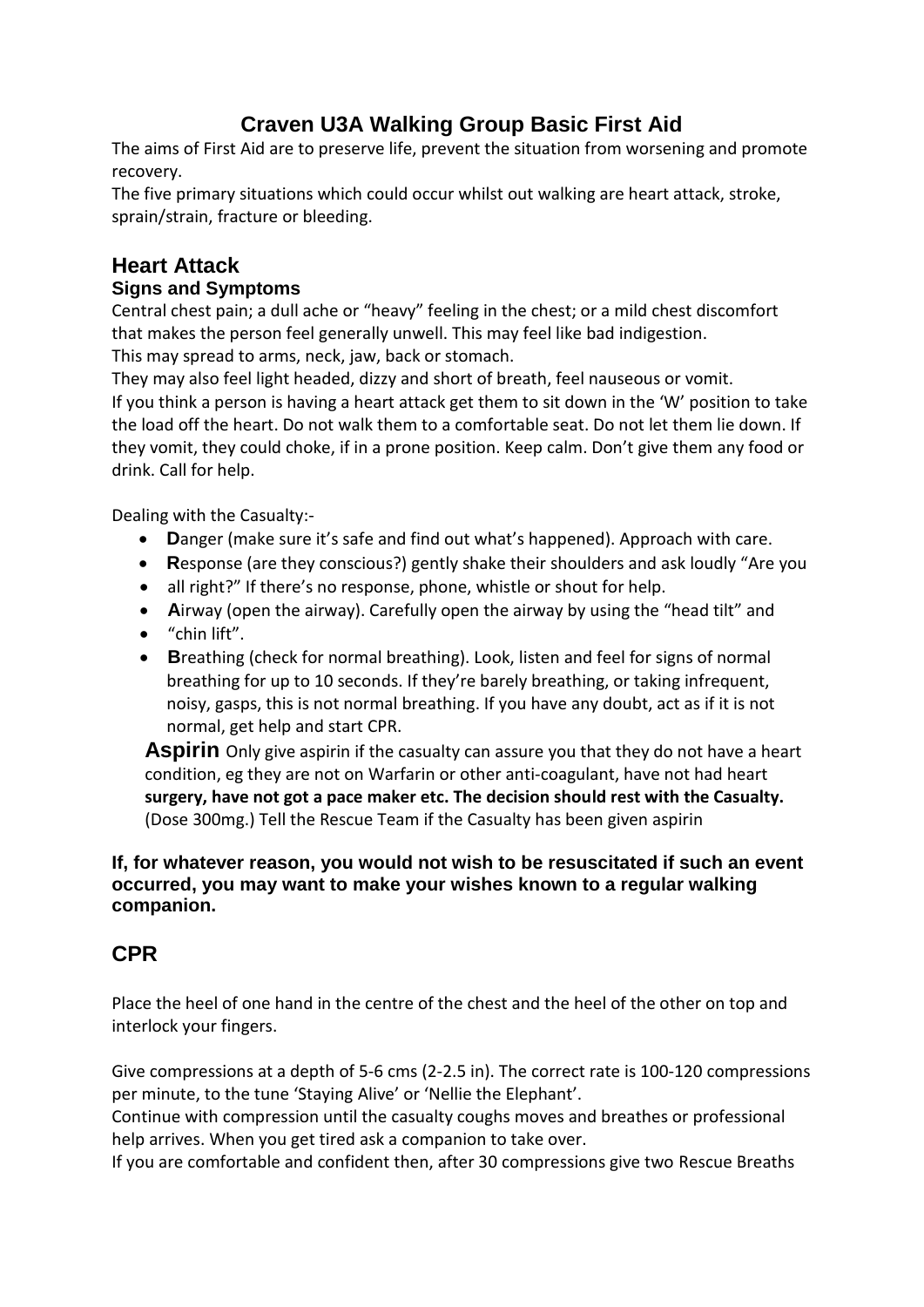then continue the pattern of 30 compressions/2 rescue breaths Give 2 rescue breaths (if unable to do rescue breaths continue compression) :‐

- Open the airway
- Pinch the nose closed, breathe in, cover their mouth with yours and breathe steadily into their mouth. 2 rescue breaths should only take 5 seconds.
- Make sure the chest rises and falls.

## **Strokes**

A stroke is a 'brain attack' caused by a disturbance of the blood supply to the brain. The most common form of stroke is caused by a clot narrowing or blocking blood vessels so that blood cannot reach a particular area of the brain. Part of the brain becomes damaged, and this can affect people's appearance, bodily functions, speech and sight. If you suspect a stroke act FAST a stroke needs immediate attention, and the faster the person receives medical help, the less damage is caused.

Main stroke symptoms can be remembered with the word FAST

- **F** ace is there weakness; can the patient smile?
- **A** rms can they raise both arms?
- **S** peech is their speech easily understood?
- **T** ime to call the Emergency Services

Talk to the person to reassure them while you wait for the ambulance or Fell Rescue

## **Sprain and Strains**

A sprain is an injury to a ligament at a joint. A strain is an injury to a muscle.

#### **Treatment**

**R** est the injury

**I** ce Apply an ice pack wrapped in a cloth to the injury ASAP (or clean cloth soaked in cold water) for a maximum of 10 minutes and allow the skin to return to normal temperature before repeat application. This will help reduce the swelling.

**C** ompression Apply a firm (not constrictive bandage) to the injured area.

**E** levate the limb to help reduce swelling.

**NB** Minor fractures can easily be mistaken for sprains and strains. The only way to rule out a fracture is by x- ray, so send casualty to hospital. If there is any doubt do not move the casualty but call out the Emergency Services.

## **Fractures**

Possible signs and symptoms of a fracture.

The person may have bruising, pain and swelling, or be lying in an unnatural position. In severe cases, the limb may be misshapen or have an open wound.

Do not move unnecessarily. Support the limb till help arrives.

Don't let the casualty eat or drink.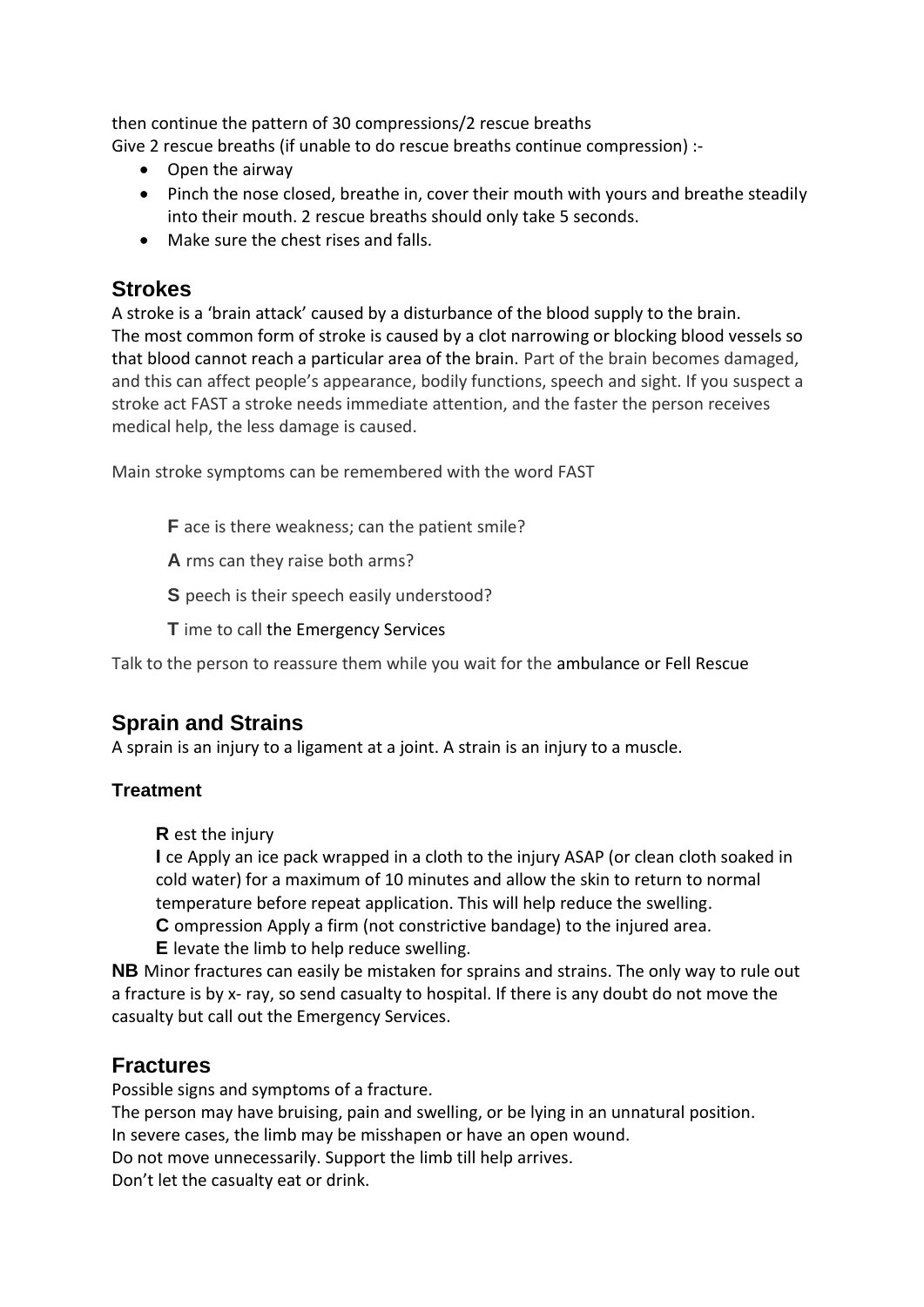## **Bleeding**

The aims of treatment for external bleeding are firstly to stop the bleeding, preventing the casualty from going into shock and then to prevent infection.

### **Treatment**

Lie the casualty on the floor, keep warm, do not remove large objects from the wound. Apply direct pressure over or around the wound continuously for 10 minutes. Apply a sterile non‐adherent dressing which should be sufficient to stem bleeding from the majority of minor wounds. Extra pressure and elevation may be necessary for severe bleeding.

# **Further reading**

First Aid (a comprehensive first aid manual and reference guide) Nigel Barraclough. The walking group have a copy.

Load the App 'First Aid by British Red Cross' onto your phone

**Excellent training available through Heartstart, a British Heart Foundation initiative which promotes emergency life support training throughout the UK.**